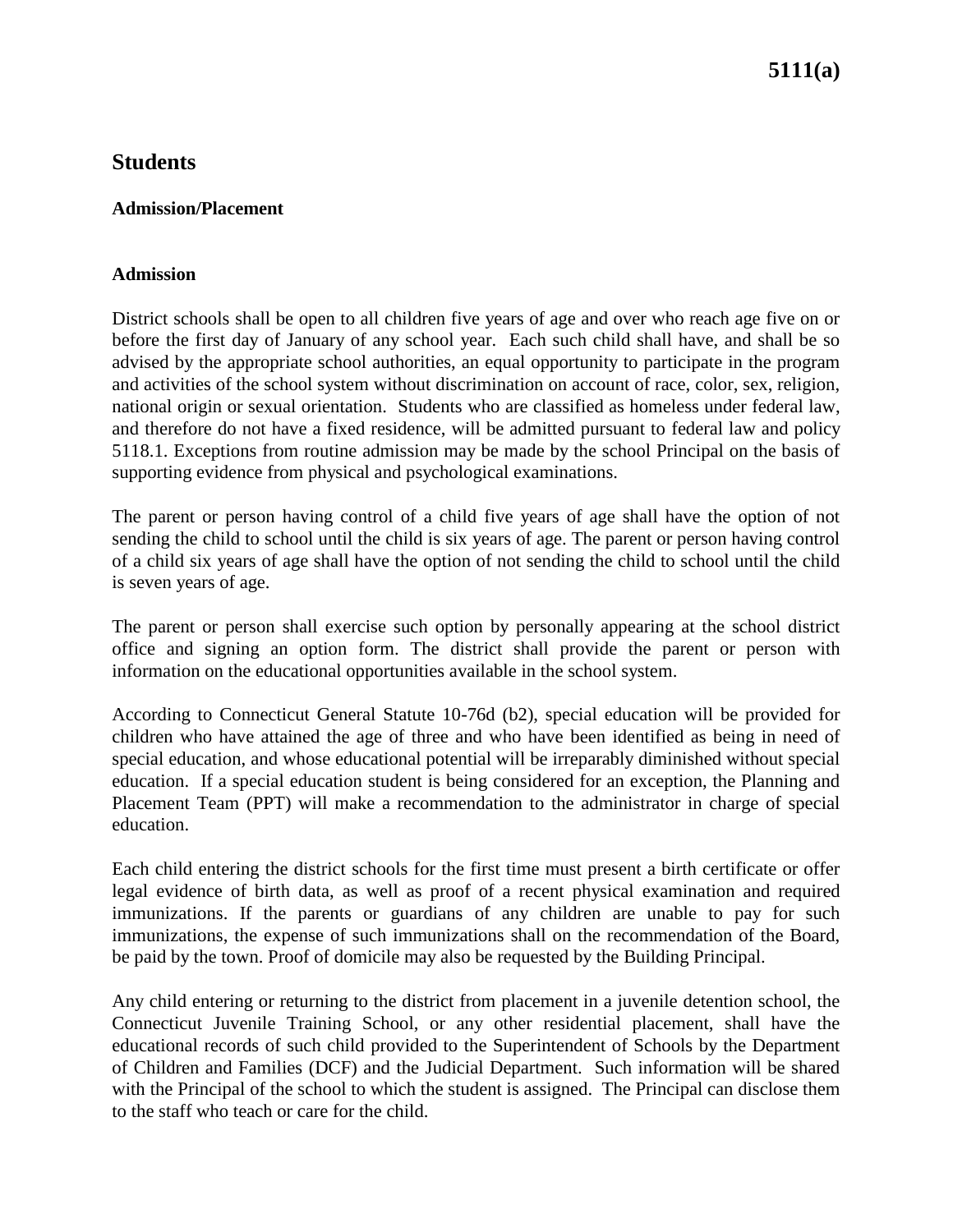## **Students**

### **Admission/Placement**

The District will immediately enroll any student who transfers from Unified District No. 1 or Unified District No 2. A student transferring from the Unified School Districts who had previously attended school in the local District shall be enrolled in the school such student previously attended, provided such school has the appropriate grade level for the student.

The parent or person having control of a child sixteen or seventeen years of age may consent to such child's withdrawal from school. For the school year commencing July 1, 2011, and each school year thereafter, the parent or person having control of a child seventeen years of age shall exercise this option by personally appearing at the school district office to sign a withdrawal form. Such withdrawal form shall include an attestation from a guidance counselor or school administrator of the school that the district has provided the parent or person with information on the educational options available in the school system and in the community.

Children who have attained the age of seventeen and who have terminated enrollment in the district's schools with parental permission as described previously and subsequently seeks readmission may be denied readmission for up to ninety school days from the date of such termination, unless such child seeks readmission to a district school not later than ten days after such termination. In such case the child will be provided school accommodations not later than three days after the requested readmission.

**Note:** *When a student is enrolling in a new school district or new state charter school, written notification of such enrollment shall be provided to the previous school district or charter school not later than two business days after the student enrolls*.

Children who apply for initial admission to the district's schools by transfer from nonpublic schools or from schools outside the district will be placed at the grade they would have reached elsewhere pending observation and evaluation by classroom teachers, guidance personnel, and the school Principal. After such observations and evaluations have been completed, the Principal will determine the final grade placement of the children.

Children who have attained the age of nineteen or older may be placed in an alternative school program or other suitable educational program if they cannot acquire a sufficient number of credits for graduation by age twenty-one.

- (cf. 0521 Nondiscrimination)
- (cf. 5112 Ages of Attendance)
- (cf. 5118.1 Homeless Students)
- (cf. 5141 Student Health Services)
- (cf. 6171 Special Education)
- (cf. 6146 Graduation Requirements)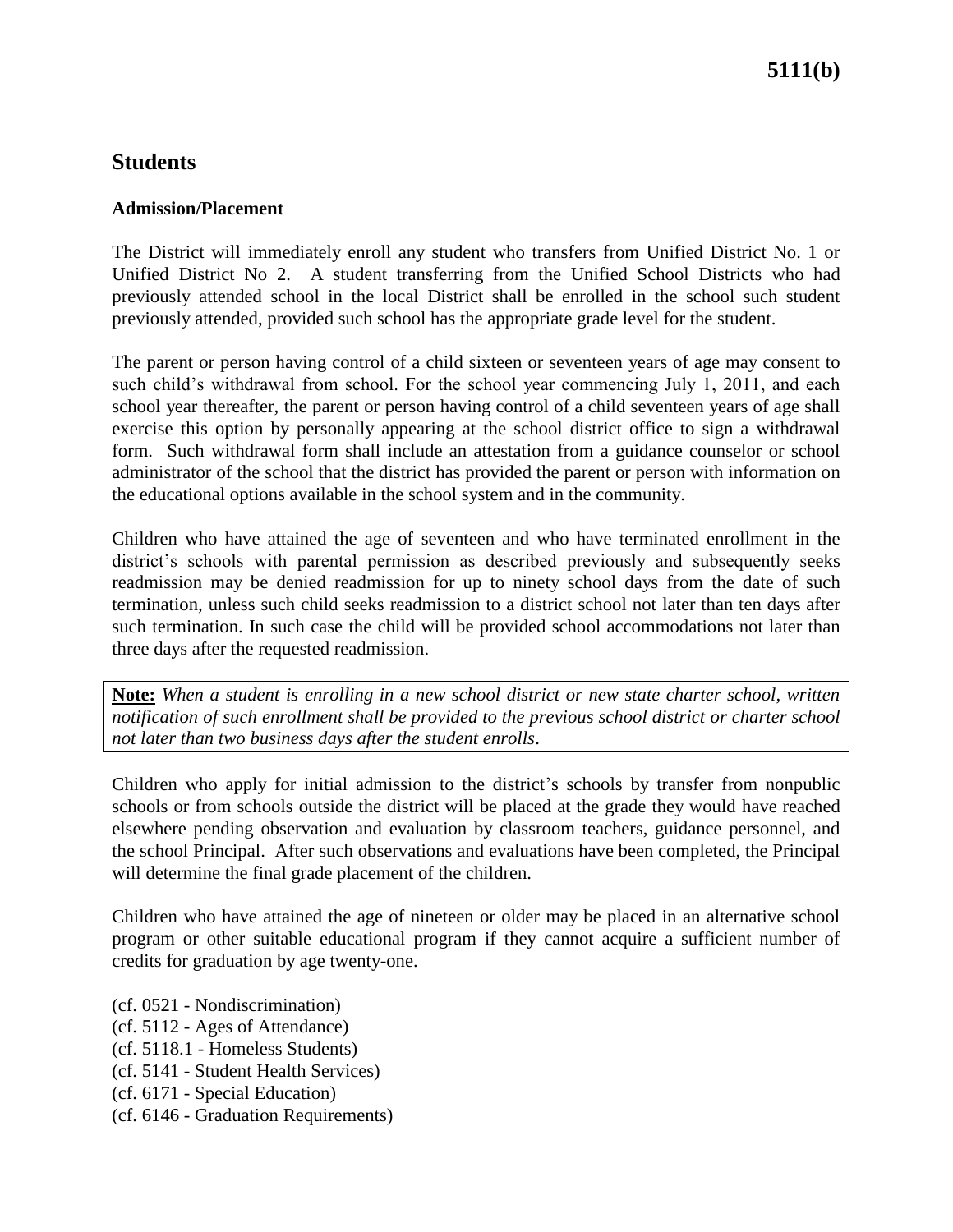## **Students**

### **Admission/Placement**

Legal Reference: Connecticut General Statutes 10-15 Towns to maintain schools 10-15c Discrimination in public schools prohibited. School attendance by five-year olds, as amended by PA 97-247 10-76a - 10-76g re special education 10-184 Duties of parents (re mandatory schooling for children ages five to sixteen, inclusive) - as amended by PA 98-243, PA 00-157 and PA 09-6 (September Special Session) 10-186 Duties of local and regional boards of education re school attendance. Hearings. Appeals to state board. Establishment of hearing board. Readmission, as amended. 10-220h Transfer of student records, as amended. P.A. 11-115 An Act Concerning Juvenile Reentry and Education 10-233a - 10-233f Inclusive; re: suspend, expel, removal of pupils 10-233c Suspension of pupils 10-233d Expulsion of pupils 10-233k Notification of school officials of potentially dangerous students. (as amended by PA 01-176) 10-261 Definitions State Board of Education Regulations 10-76a-1 General definitions  $(c)$   $(d)$   $(q)$   $(t)$ 10-76d-7 Admission of student requiring special education (referral) 10-204a Required immunizations (as amended by PA 98-243) McKinney-Vento Homeless Assistance Act, 42 U.S.C. §11431 et seq. *Plyler vs. Doe*, 457 U.S. 202 (1982)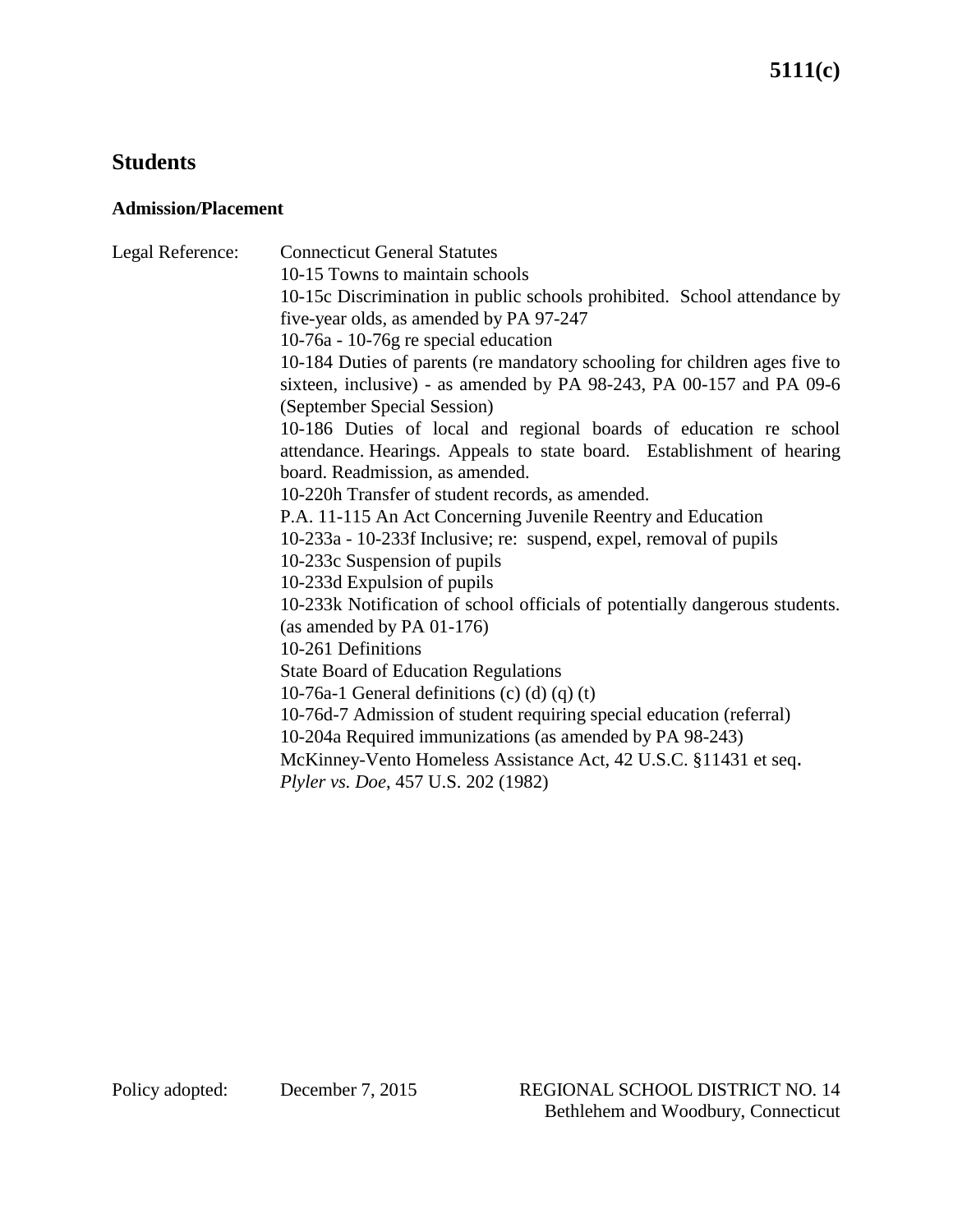### **ACKNOWLEDGEMENT OF OPTION TO EXEMPT ATTENDANCE OF CHILD FIVE OR SIX YEARS OF AGE FROM SCHOOL**

### Pursuant to Section 10-184 of the Connecticut General Statutes

| I, Name of Parent, Guardian or Other Address                                                                                                                                                                                  |  |                         |                         |  |
|-------------------------------------------------------------------------------------------------------------------------------------------------------------------------------------------------------------------------------|--|-------------------------|-------------------------|--|
| the parent, guardian or other person charged with the care of the following minor child                                                                                                                                       |  |                         |                         |  |
|                                                                                                                                                                                                                               |  |                         |                         |  |
| Name of Child 30 and Child 30 and Child 30 and 20 and 20 and 20 and 20 and 20 and 20 and 20 and 20 and 20 and 20 and 20 and 20 and 20 and 20 and 20 and 20 and 20 and 20 and 20 and 20 and 20 and 20 and 20 and 20 and 20 and |  |                         |                         |  |
| <b>Date</b>                                                                                                                                                                                                                   |  |                         |                         |  |
| school during the ________________.<br><b>School Year</b>                                                                                                                                                                     |  |                         |                         |  |
| Furthermore, before signing this form, a representative of the                                                                                                                                                                |  |                         | <b>Name of District</b> |  |
| school district met with me and provided me with information concerning the                                                                                                                                                   |  |                         |                         |  |
| educational opportunities and school accommodations available in the school system.                                                                                                                                           |  |                         |                         |  |
|                                                                                                                                                                                                                               |  | <b>ACKNOWLEDGED BY:</b> |                         |  |

**Signature of Parent, Guardian or Other**

**Date**